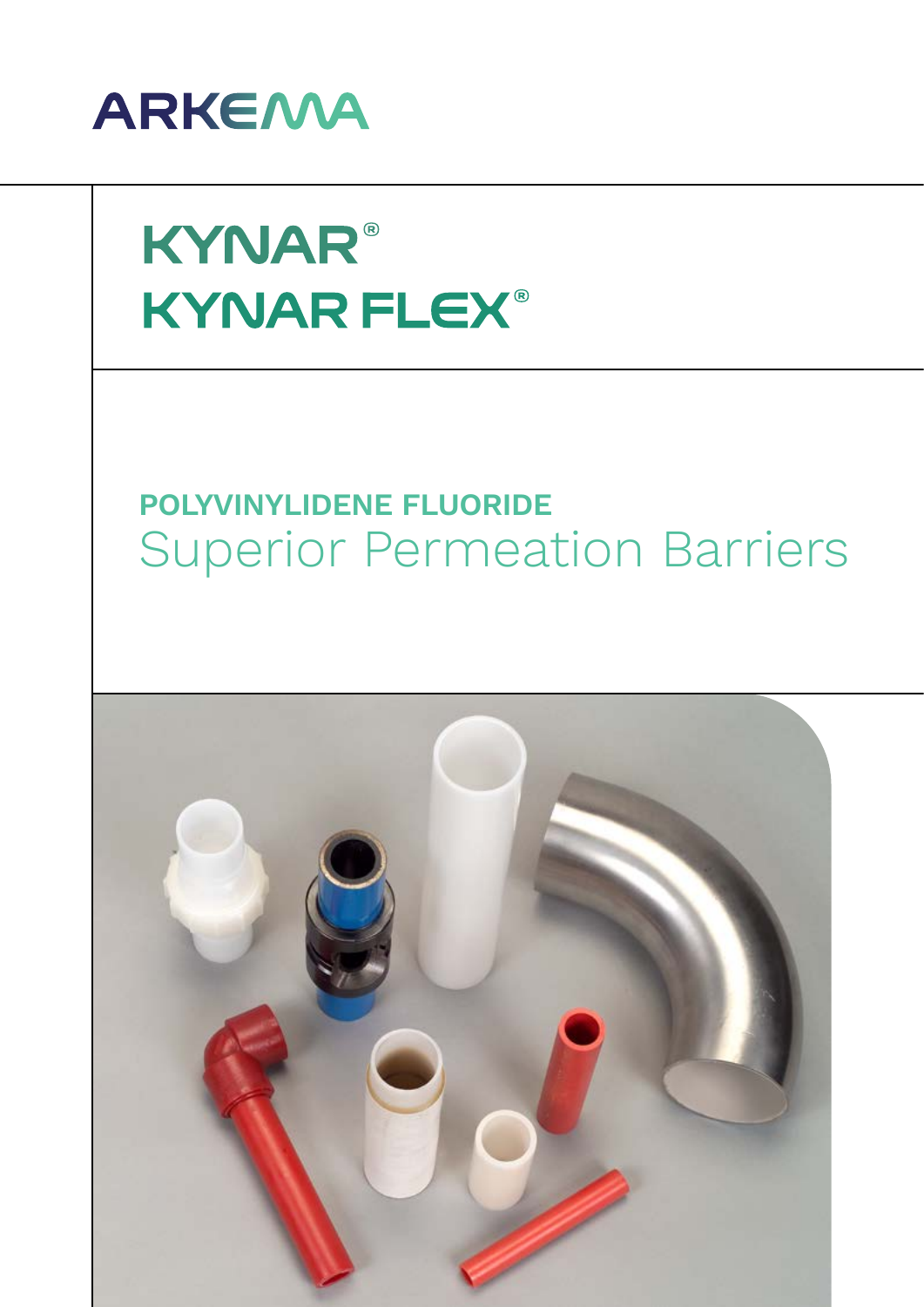#### **The overall success of a containment material is dependent on a combination of important properties:**

- The material must maintain its physical properties over time, e.g., resist stiffening or cracking.
- The material must resist swelling and weight gain.
- The material must not dissolve or soften.
- The material must not abrade away or particulate from chemical flow.
- The material must not allow permeation through the containment barrier.

#### **Permeation through Kynar® PVDF polymers**

Permeation is influenced by the phase of the matter being contained. Gas phases tend to be more permeable than liquid phases. For Kynar® PVDF as a containment barrier, permeation of gases or liquids is influenced by:

#### **→ Thickness of the polymer barrier layer:**

Permeation is generally given in rates per thousandth of an inch (mils) or millimeters (mm) of barrier thickness. Regardless of the permeation resistance of the polymer, thicker barriers tend to provide lower permeation rates.

**→ Surface effects of the polymer:** Materials with a fluorinated surface, like Kynar® PVDF, increase the contact angle of many fluids and thus have lower permeation rates through the polymer.

### **→ Crystallinity of the polymer:**

The crystallinity of a polymer can have a measurable effect on permeation values. Note that crystallinity varies for Kynar® and Kynar Flex® polymers.

**→ Concentration:** Chemicals in solution can sometimes be pulled through the barrier by the solvent. A smaller solvent molecule will sometimes swell the polymer and allow a larger molecule to pass through. High concentrations of small molecules have greater permeation rates than low concentrations of large molecules.

**→ Temperature:** Permeation rates increase with temperature. For any barrier, the permeation rate at the highest anticipated temperature should determine the design of the barrier system.

**→ Pressure:** Higher pressures within the containment vessel will increase permeation rates through the polymer barrier.

**→ Polarity:** Along with molecular size, molecular polarity plays a key role in permeation through polymer barriers. Kynar® PVDF is somewhat polar (~ 1.0–1.7) and will thus be quite resistant to benzene, Cl2, Br2, O2, N2, H2, especially when compared with non-polar fluoropolymers (PTFE, PFA, FEP) and nonpolar polyolefins (PE, PB, PP). The high crystallinity gives Kynar® PVDF reasonably good resistance to even very polar chemicals like methanol and sulfuric acid.

#### **Published data**

Two definitive data tables have been published showing the permeation resistance of various polymers to specific gases and liquids.

#### **Gas permeability of fluoropolymers\***

Data based on 100 μm film thickness at 23°C. Method: ASTM D1434 for gases. Water vapor according to DIN 53122.

#### **Various liquid permeation rates in corrosive chemicals** (Source Southwest Research Institute) (test 30mil tubes

static 28 days/672 hours).



|                                                       | <b>PTFE</b> | <b>PFA</b>   | <b>FEP</b> | <b>ETFE</b>    | <b>CTFE</b>  | <b>ECTFE</b>   | <b>PVDF</b>    | <b>PVF</b>     |
|-------------------------------------------------------|-------------|--------------|------------|----------------|--------------|----------------|----------------|----------------|
| Water Vapor g/m <sup>2</sup> .d.bar                   | 5           | 8            | 1          | $\overline{2}$ | 1            | $\overline{2}$ | $\overline{2}$ | $\overline{7}$ |
| Air $cm3/m2$ .d.bar                                   | 2000        | 1150         | 600        | 175            | $\mathsf{x}$ | 40             | $\overline{7}$ | 50             |
| Oxygen cm <sup>3</sup> /m <sup>2</sup> .d.bar         | 1500        | $\mathsf{x}$ | 2900       | 350            | 60           | 100            | 20             | 12             |
| Nitrogen $cm3/m2$ .d.bar                              | 500         | $\mathsf{x}$ | 1200       | 120            | 10           | 40             | 30             | 1              |
| Helium $cm3/m2$ .d.bar                                | 3500        | 17000        | 18000      | 3700           | $\mathsf{x}$ | 3500           | 600            | 300            |
| <b>Carbon Dioxide cm<sup>3</sup>/</b><br>$m^2$ .d.bar | 15000       | 7000         | 4700       | 1300           | 150          | 400            | 100            | 60             |

\* Data published in 1980 Kunststoffe paper entitled Fluorocarbon Films–Present Situation and Future Outlook. x = Not tested

#### **Ambient Permeation Rates (g-cm/hr/m)**

|                                    | Chloroform    | <b>Methanol</b> | <b>Toluene</b> | <b>HCL</b>    | <b>Hydrochloride</b> | <b>Bromine</b> |
|------------------------------------|---------------|-----------------|----------------|---------------|----------------------|----------------|
| <b>Kynar Flex<sup>®</sup> 2800</b> | $< 1x10^{-5}$ | $< 1x10^{-5}$   | $< 1x10^{-5}$  | $< 1x10^{-5}$ | $< 1x10^{-5}$        | $< 1x10^{-5}$  |
| <b>Kynar Flex<sup>®</sup> 2850</b> | $< 1x10^{-5}$ | $< 1x10^{-5}$   | 0.00004        | $< 1x10^{-5}$ | $< 1x10^{-5}$        | $< 1x10^{-5}$  |
| Kynar <sup>®</sup> 740             | $< 1x10^{-5}$ | $< 1x10^{-5}$   | $< 1x10^{-5}$  | $< 1x10^{-5}$ | $< 1x10^{-5}$        | 0.00026        |
| 66 C Permeation Rates (g-cm/hr/m)  |               |                 |                |               |                      |                |
| <b>Kynar Flex<sup>®</sup> 2800</b> | 0.177716      | 0.16340         | 0.05972        | 0.01621       | 0.00347              |                |
| <b>Kynar Flex<sup>®</sup> 2850</b> | 0.09386       | 0.11966         | 0.03488        | 0.01226       | 0.00258              |                |
| Kynar <sup>®</sup> 740             | 0.02142       | 0.00063         | 0.00966        | 0.02930       | 0.00170              |                |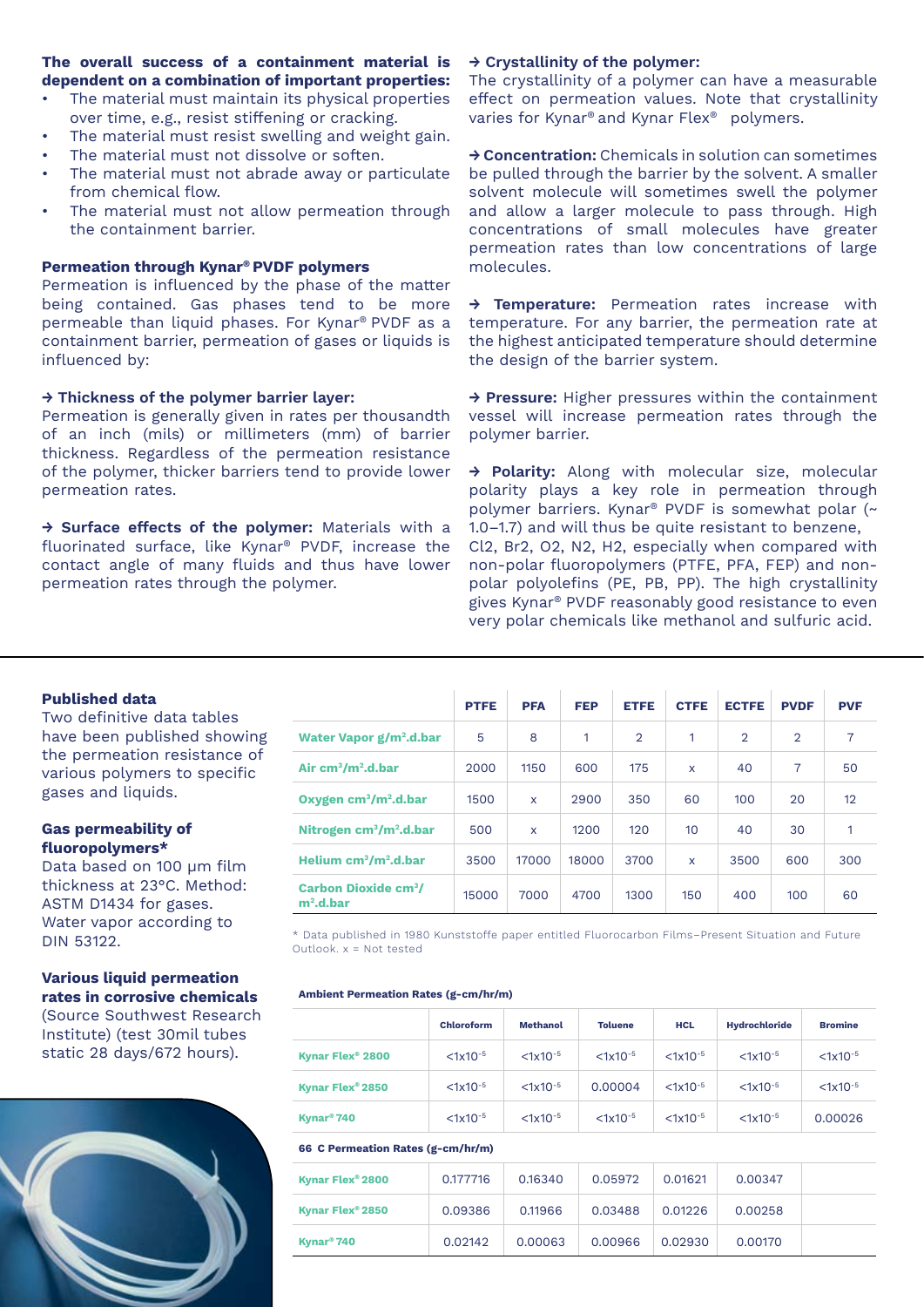#### **PLASTIC PERMEATION CONSTANTS FOR THE DIFFERENT TUBE TYPES**



**OXYGEN PERMEATION OF THE SAMPLE VS. THE FLOW RATE FOR ALL THE TUBING TYPES**



#### **PERMEATION CONSTANTS**

| <b>Plastic Type</b>  | <b>Oxygen</b><br>$(0_2)^*$ | Carbon<br><b>Dioxide</b><br>$(CO_2)^*$ | Water**      |
|----------------------|----------------------------|----------------------------------------|--------------|
| <b>PFA</b>           | $1.56E - 8$                | $1.42F - 8$                            | 1.08E-7      |
| <b>FEP</b>           | $1.08F - 8$                | $1.11E - 8$                            | 7.08F-8      |
| <b>Polyethylene</b>  | $5.07F - 9$                | $1.06E - 9$                            | 8.92F-8      |
| <b>Polypropylene</b> | $1.96F-9$                  | $4.9F-9$                               | $2.45F - 8$  |
| <b>Nylon</b>         | 8.25E-10                   | $1.41E - 9$                            | $2.16E - 6$  |
| <b>PVDF</b>          | $1.84E - 10$               | $1.8E - 10$                            | $2.24E - 10$ |
|                      |                            |                                        |              |

\*from experimental data \*\*estimated from literature by ratio of water-to-oxygen rates Source: UltraPure Water Journal, December 2000, Vol. 17, No. 10

#### **PERMEATION RATES**

Micrograms/min. through plastic sheet, 1 cm thick, with an area of cm2

**Source:** 

UltraPure Water Journal December 2000 Vol. 17, No. 10

| <b>Plastic Type</b>  | <b>Oxygen</b><br>$(0_2)^*$ | Carbon<br><b>Dioxide</b><br>$(CO_2)^*$ | Water**     |
|----------------------|----------------------------|----------------------------------------|-------------|
| <b>PFA</b>           | $7.81E - 4$                | $1.05E-6$                              | $2.58E - 5$ |
| <b>FEP</b>           | $5.13E - 4$                | 8.23E-7                                | $1.69E - 5$ |
| <b>Polyethylene</b>  | $2.4F - 4$                 | $7.83 - 7$                             | $2.13E - 5$ |
| <b>Polypropylene</b> | $9.28F - 5$                | $3.64E - 7$                            | $5.85F - 6$ |
| <b>Nylon</b>         | $3.9E - 5$                 | $1.05E - 7$                            | $5.17E - 4$ |
| <b>PVDF</b>          | 8.68E-6                    | 8.39E-8                                | $5.35E - 8$ |

\*from experimental data \*\*estimated from literature by ratio of water-to oxygen rates Note: 8.68E-6 means 8.68 \*10 to the -6th power Source: UltraPure Water Journal, December 2000, Vol. 17, No. 10

Additional data for other gases and liquids are available on request. Please consult an Arkema Inc. representative for further details.